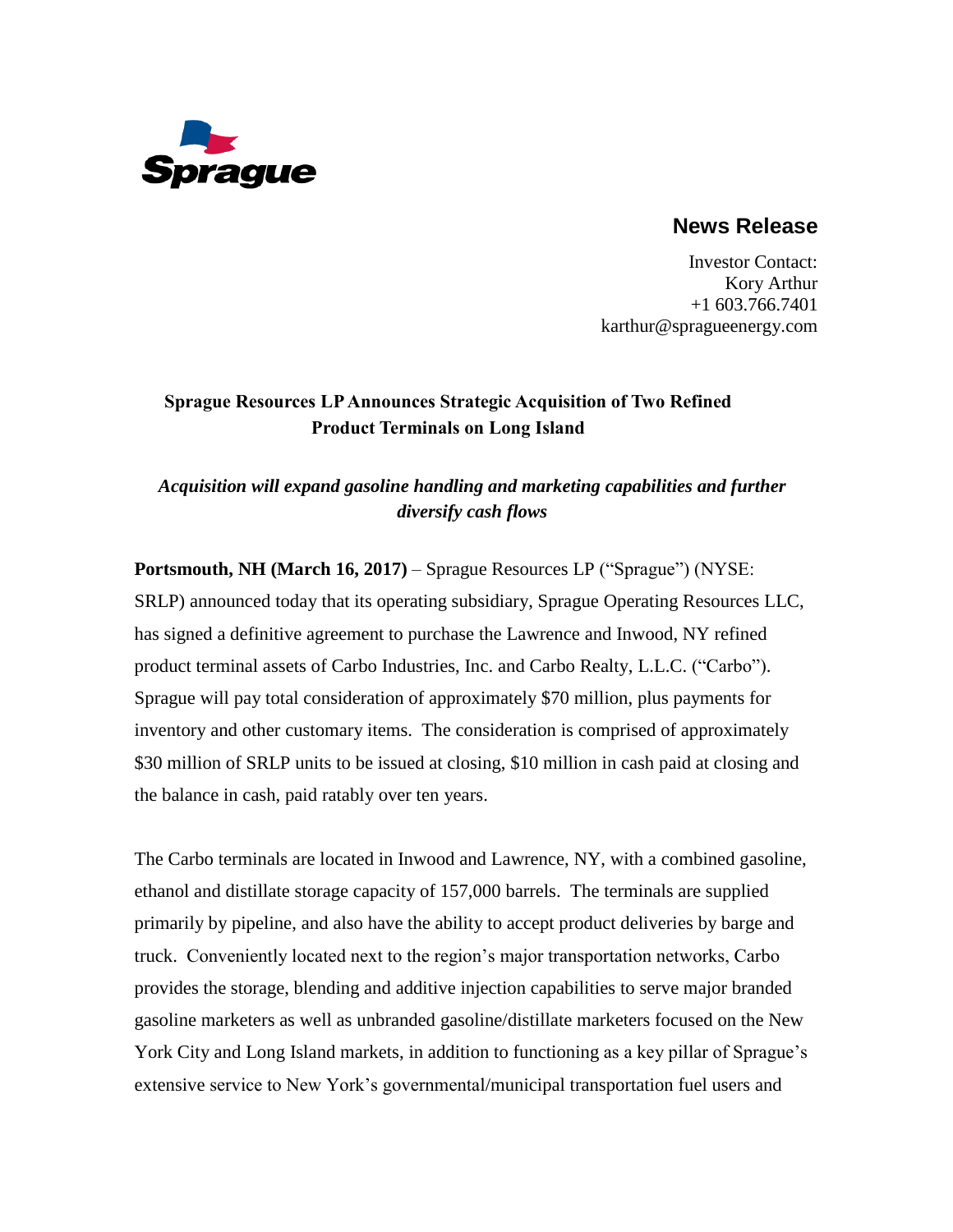heating oil retailers. The Carbo transaction is expected to be accretive to distributable cash flow and generate approximately \$8 to \$10 million of adjusted EBITDA annually.

"I am excited to announce our fourth acquisition of 2017," said David Glendon, President and CEO of Sprague. "The Carbo facilities have long been an integral component of our distribution network and we're thrilled to convert our position from tenant to owner in this critical location, further solidifying our status as one of New York's premier refined products terminal operators and marketers. I'm also pleased that Cliff Hochhauser, who has been central to Carbo's success, will be joining Sprague and continuing to lead operations at these facilities."

"While the Carbo terminals' total combined storage capacity will rank among the smallest in our network, their expected combined annual throughput will be higher than any single Sprague-owned facility. We look forward to this acquisition nearly tripling our gasoline throughput business, expanding the portfolio of branded gasoline suppliers we serve, and diversifying Sprague's seasonal cash flows to mitigate the impact of weather on our operating results," said Mr. Glendon.

Sprague intends to fund the transaction with borrowings from its senior secured credit facility; closing is expected to occur in the second quarter.

"As we work to close this acquisition and welcome Carbo employees, Sprague's financial position remains very strong. Coverage is more than sufficient to meet our stated cash distribution growth goals, our credit facility has ample liquidity available to fund meaningful near term acquisition growth, and we expect Sprague's permanent leverage ratio will remain within our long term target range between 2.5 and 3.5 times," concluded David Glendon.

Sprague has updated its investor relations website with slides containing additional information regarding the pending acquisition. The presentation can be accessed from Sprague's website at [http://www.spragueenergy.com/investor-relations.](http://www.spragueenergy.com/investor-relations)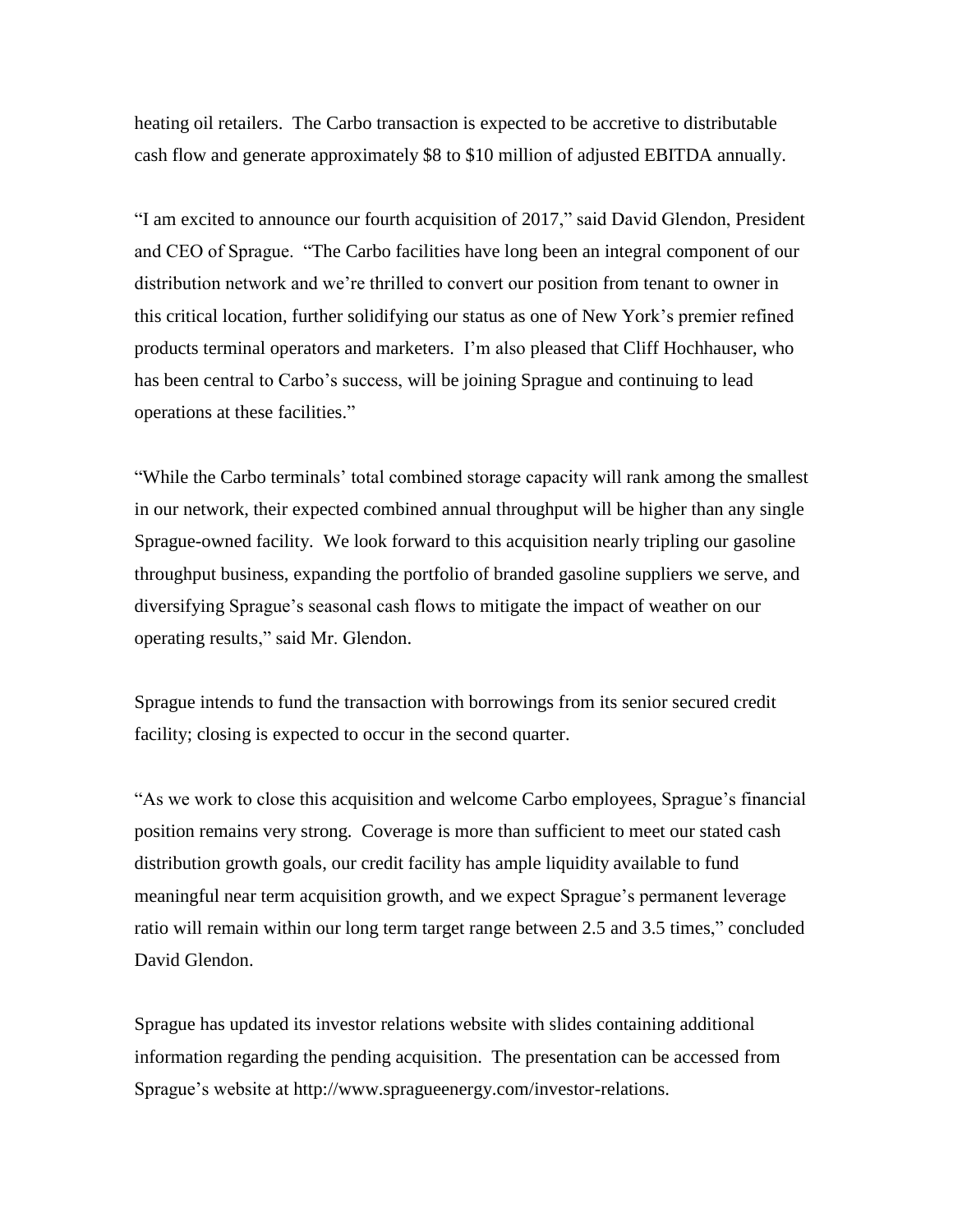### About Sprague Resources LP

Sprague Resources LP is engaged in the purchase, storage, distribution and sale of refined petroleum products and natural gas. The company also provides storage and handling services for a broad range of materials. More information concerning Sprague can be found at www.spragueenergy.com.

\*\*\*\*\*

#### Forward-Looking Statements

This press release may include forward-looking statements. These forward-looking statements involve risks and uncertainties and other factors that are difficult to predict and many of which are beyond management's control. Although Sprague believes that the assumptions underlying these statements are reasonable, investors are cautioned that such forward-looking statements are inherently uncertain and involve risks that may affect our business prospects and performance causing actual results to differ from those discussed in the foregoing release. A number of important factors could cause actual results or events to differ materially from those indicated by such forward-looking statements, including the parties' ability to consummate the transaction; the conditions to the completion of the transaction, including the receipt of certain consents required in connection with the transaction which may not be obtained on the terms expected or on the anticipated schedule; the parties' ability to meet expectations regarding the timing, completion and accounting and tax treatments of the transaction; the possibility that the parties may be unable to achieve expected synergies and operating efficiencies within the expected time-frames or at all or be unable to successfully integrate Carbo's operations into those of Sprague; the possibility that the integration of Carbo into Sprague may be more difficult, time consuming or costly than expected; resulting increases in operating costs, customer loss and business disruption (including, without limitation, difficulties in maintaining relationships with employees, customers or suppliers); and, the ability of Sprague Resources GP LLC to retain certain key employees of Carbo. Other applicable risks and uncertainties related to our business have been described more fully in Sprague Resources LP's most recent Annual Report on Form 10-K filed with the U.S. Securities and Exchange Commission ("SEC") on March 10, 2017, and in subsequent Form 10-Q and Form 8-K filings, and other documents filed with the SEC. Sprague undertakes no obligation and does not intend to update any forward-looking statements to reflect new information or future events. You are cautioned not to place undue reliance on these forward-looking statements, which speak only as of the date of this press release.

\*\*\*\*\*

#### Non-GAAP Financial Measures

Adjusted EBITDA and permanent leverage ratio are measures not defined by United States generally accepted accounting principles ("GAAP"). We define adjusted EBITDA as net income (loss) before interest, income taxes, depreciation and amortization (which Sprague refers to as "EBITDA") adjusted for unrealized hedging gains and losses, in each case with respect to refined products and natural gas inventory, prepaid forward contracts and natural gas transportation contracts. Sprague's permanent leverage ratio is calculated by dividing the aggregate of its acquisition facility borrowings, capital lease obligations, debentures and other debt by the consolidated trailing twelve-month adjusted EBITDA, as defined by the Credit Agreement.